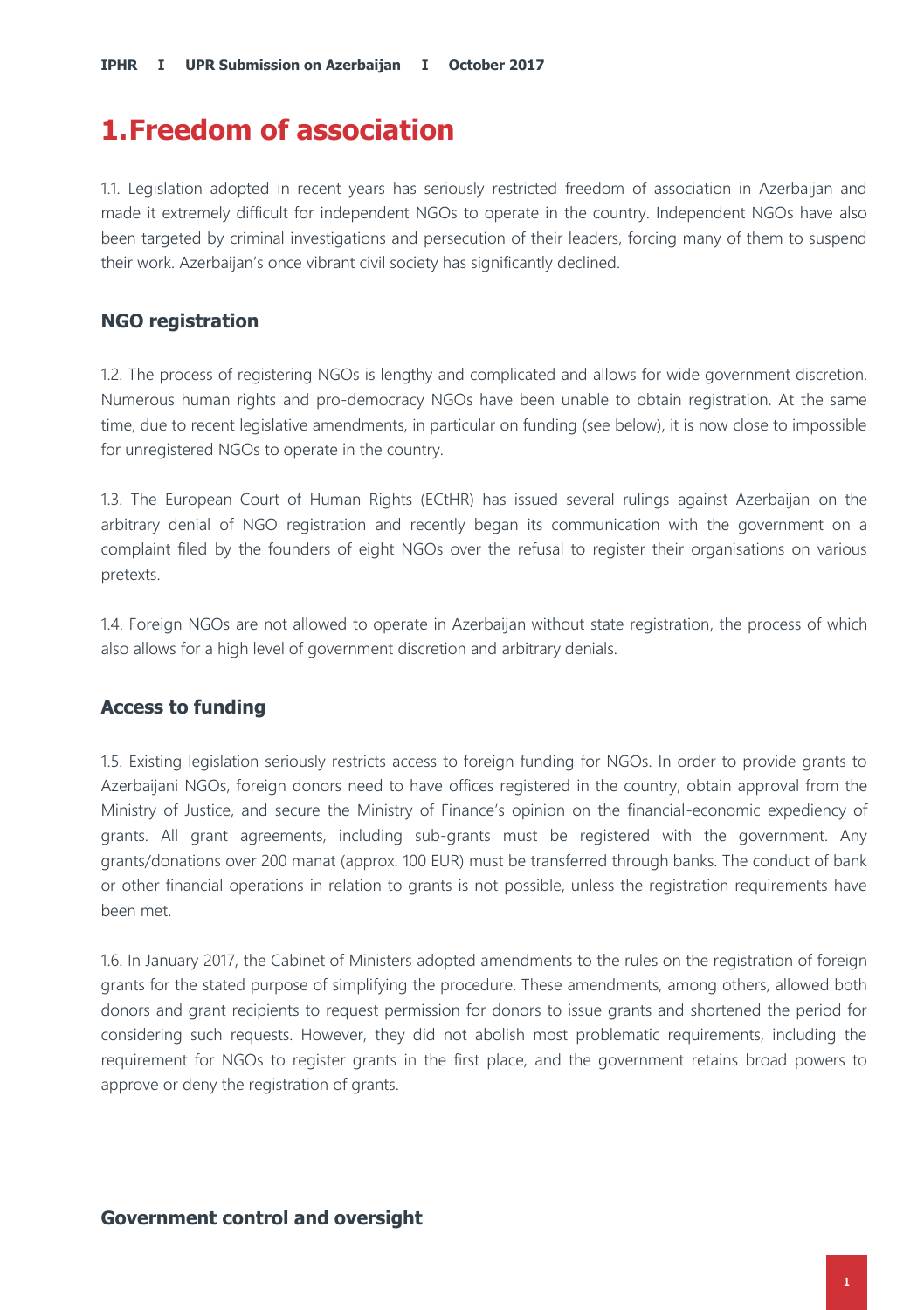1.7. Authorities enjoy wide powers to oversee and inspect NGO activities, without adequate safeguards against abuse. NGOs are subject to excessive reporting requirements: they are required to report several times a year to different state bodies, including the Tax Agency, the Social Protection Fund, the State Statistical Committee and the Finance Ministry. This creates a heavy burden on NGOs.

1.8. NGOs that fail to comply with reporting or other requirements risk heavy fines or the suspension or closure of their activities.

### **Persecution of NGOs**

1.9. The current pattern of persecution of NGOs includes intrusive inspections and raids of NGOs; the freezing and blocking of their bank accounts; criminal investigations of NGOs and their leaders; and travel bans, arrests and politically motivated convictions targeting NGO leaders. Because of such harassment, well-known human rights NGOs have been forced to stop their activities or move their operations into exile.

1.10. Currently the bank accounts of numerous NGOs remain blocked, as a result of which they cannot operate. Most leaders of these NGOs have left the country or are subject to bans on travelling abroad.

1.11. Several international NGOs and donor organisations previously operating in Azerbaijan have also had their accounts frozen as part of spurious criminal investigations and have been forced to close their incountry offices.

1.12. The repressive measures taken against NGOs have been accompanied by hostile and stigmatizing language by government officials, accusing NGOs and their leaders of promoting "foreign interests", advocating "non-traditional" values and threatening national security.

1.13. International human rights bodies, including recently the UN Human Rights Committee and the UN Special Rapporteur on human rights defenders<sup>1</sup> have severely criticized the persecution of NGOs.

### **Recommendations**

1.14. Azerbaijan's government should:

- Implement the recommendations of international human rights bodies regarding freedom of association, and cooperate constructively with the ECtHR on cases relating to this right.
- Bring NGO legislation into compliance with international human rights standards, including by simplifying the legal framework for NGO and grant registration, easing NGO reporting requirements, and abolishing the harsh penalties for violations.
- Ensure that NGOs can carry out their activities without undue interference and harassment and that they are not subject to criminal investigations, raids and freezing of their accounts in retaliation for their legitimate activities.

## **2. Freedom of assembly**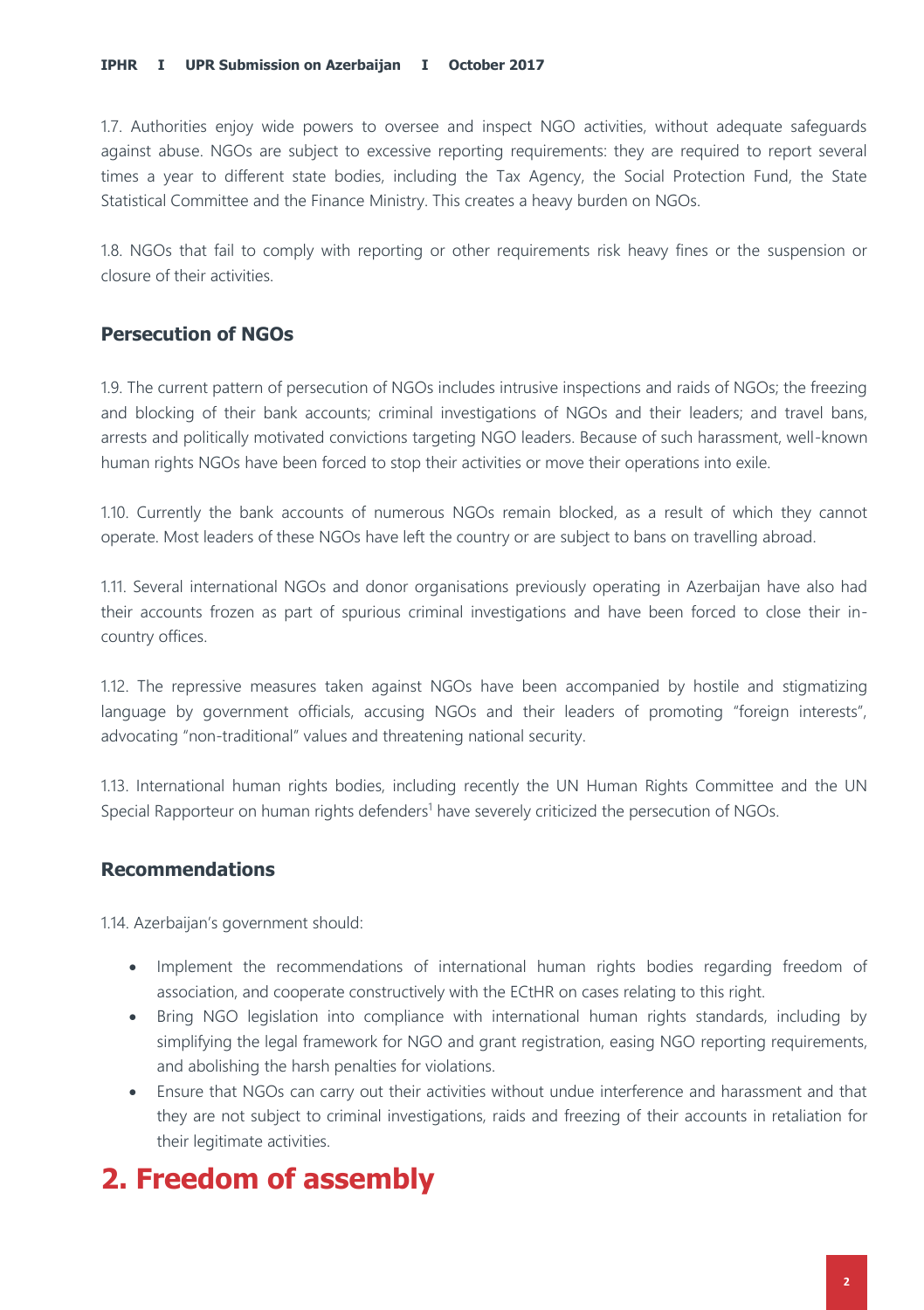2.1. Azerbaijan's Law on Assemblies requires protest organisers to notify authorities in advance, which in practice is interpreted as meaning that advance permission is needed. The law also provides for problematic restrictions, e.g. it allows for banning assemblies near government buildings and transportation routes and for prohibiting "political" protests during events of "state importance". Authorities may designate specific venues for holding assemblies.

2.2. Those who hold protests in violation of the requirements of the law may face sanctions, including fines and administrative arrest. Legal amendments adopted in recent years have significantly increased the size of fines and the length of administrative arrest that may be imposed.<sup>2</sup> Organizing or participating in assemblies in violation of the law may also result in up to two years' imprisonment under the Criminal Code.<sup>3</sup>

2.3. Police frequently disperse and supress peaceful protests using excessive force and detain and bring participants to justice for alleged violations. "Preventive" arrests of activists prior to planned protests are also used to obstruct protests. Journalists covering peaceful assemblies are sometimes detained and warned.

2.4. In one worrying example, authorities detained dozens of opposition activists, using excessive force during peaceful protests held ahead of the controversial constitutional referendum on 26 September 2016<sup>4</sup>. A number of participants were sentenced to administrative penalties. In another, recent example, police summoned, warned and detained over 60 opposition activists ahead of a peaceful anti-corruption rally, held in Baku on 23 September 2017 in agreement with local authorities. Part of them were fined or sentenced by court to up to 15 days' administrative arrest. Facial recognition cameras were used by police to monitor and intimidate participants.

2.5. The authorities' repressive approach to peaceful protests has been criticized by international human rights bodies, including the UN Human Rights Committee and the UN Special Rapporteur on human rights defenders.<sup>5</sup> The ECtHR is currently considering several cases involving allegations of violations of freedom of assembly in Azerbaijan. Among these is a case where six youth activists were detained and fined in August 2014 for participating in a flash mob in support of an arrested human rights defender.

### **Recommendations**

2.6. Azerbaijan's government should:

- Stop restricting the right to freedom of assembly in ways that are not compatible with its international obligations.
- Fully cooperate with the ECtHR on cases that involve alleged violations of freedom of assembly and execute the court's decisions.
- Promptly and effectively investigate all cases of excessive use of force, arbitrary arrest and detention of peaceful protesters, including in connection with the opposition rallies in September 2016 and September 2017 and bring the perpetrators to justice.
- Refrain from preventively detaining activists ahead of protests.

# **3. Freedom of expression**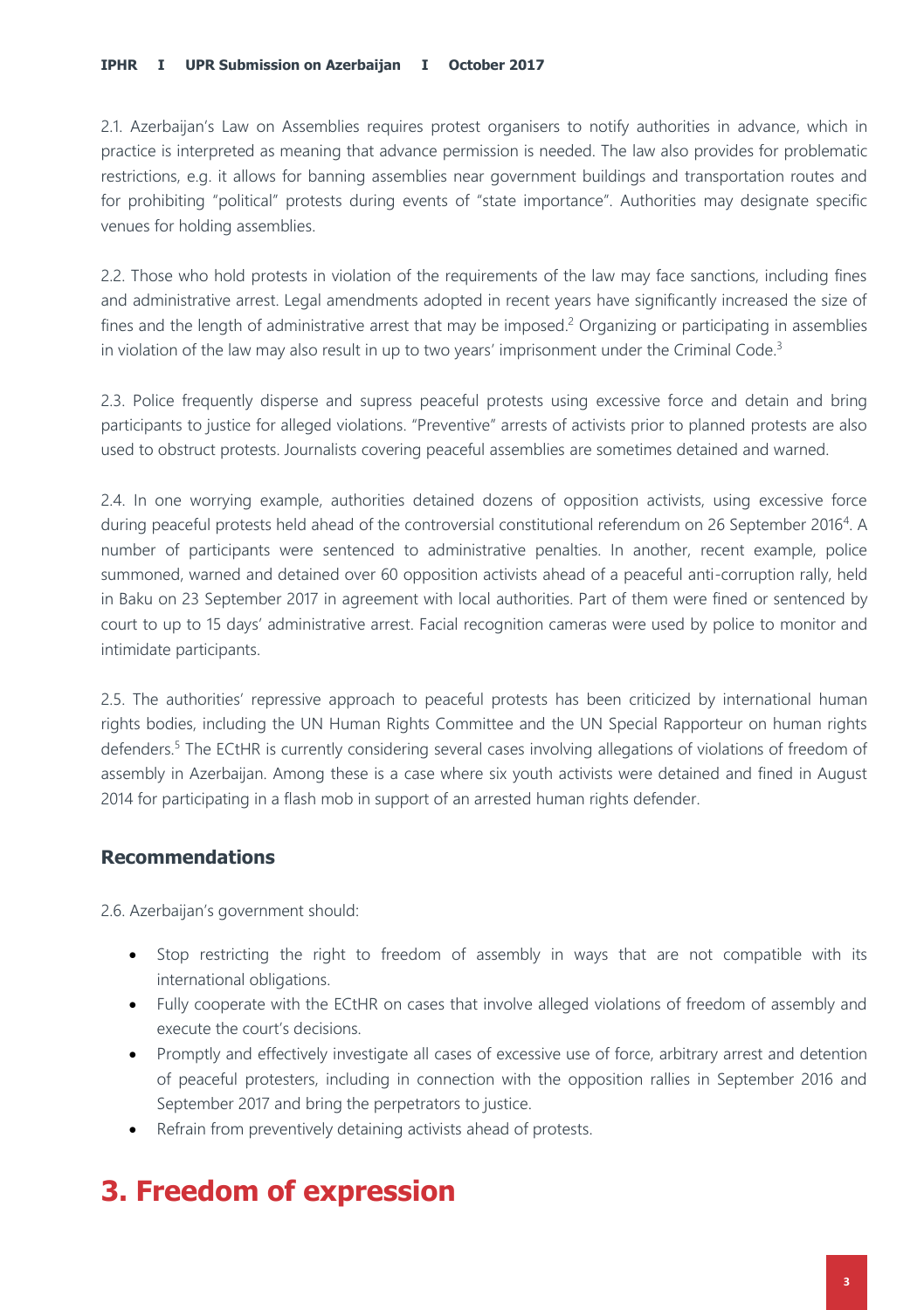#### **Repressive media climate**

3.1. The media and free speech climate in Azerbaijan is extremely repressive.

3.2. There is no editorial independence of state-owned media, and self-censorship is widespread among private media, especially on issues related to the ruling elite.

3.3. The authorities have relentlessly cracked down on independent and opposition media, including by blocking their websites, initiating tax evasion investigations and raiding their offices, and harassing, prosecuting and imprisoning their staff. As a result, all independent and opposition media outlets have been forced to suspend their activities in the country.

3.4. Radio Free Europe/Radio Liberty's (RFE/RL's) Baku bureau was raided and sealed by authorities on taxrelated claims in December 2014, forcing it to close down in May 2015. The investigation has dragged on ever since 2014, without resulting in any charges, leading RFE/RL to file a complaint with the ECtHR.<sup>6</sup> RFE/RL journalists have been intimidated, detained, questioned and subjected to travel bans. Already in 2008, RFE/RL was banned from the country's airwaves, along with other international broadcasters.

3.5. In May 2017, the websites of RFE/RL and four other independent outlets: the *Azadliq* newspaper, *Meydan* TV, and the online *Turan TV* and *Azerbaycan Saati* were blocked by court for allegedly posting unlawful information. This measure came after they published critical reports about the appointment of the country's first lady as vice president and corruption allegations involving the president's family and inner circle.

3.6. *Azadliq,* the last remaining opposition newspaper had already previously been forced to cease publication following the arrest of its financial director, Faiq Amirli in August 2016 and the blocking of its accounts. Amirli was sentenced to three years in prison in July 2017 on tax evasion and other charges; in September 2017, his sentence was replaced by a suspended one on appeal. Journalists working for *Azadliq*  have also been summoned, interrogated and arrested by police. Its journalists Seymur Hezi and Elchin Ismayilli are both currently behind bars on charges considered politically motivated.

3.7. A tax evasion investigation was opened against the Berlin-based online *Meydan* TV in April 2016 and number of *Meydan* TV journalists reporting from Azerbaijan have been banned from travelling abroad. Several family members of exiled journalists working with the outlet were arrested and imprisoned on trumped-up charges in 2015-2016, but were subsequently released. *Meydan* TV terminated its in-country operation in Azerbaijan in December 2014 due to concerns about the safety of its staff.<sup>7</sup>

3.8. The *Turan* News Agency, the country's last independent media outlet, has been subjected to concerted pressure. In August 2017, tax authorities launched a tax evasion investigation against it, raided its office and froze its accounts, forcing it to suspend its activities. The agency's director Mehman Aliyev was arrested on tax evasion and related charges. After two weeks in pre-trial detention, he was released on 11 September but subjected to a travel ban. The investigations against him continues and the agency's accounts were re-frozen after being accessible for three days.

#### **Relentless crackdown on critical voices**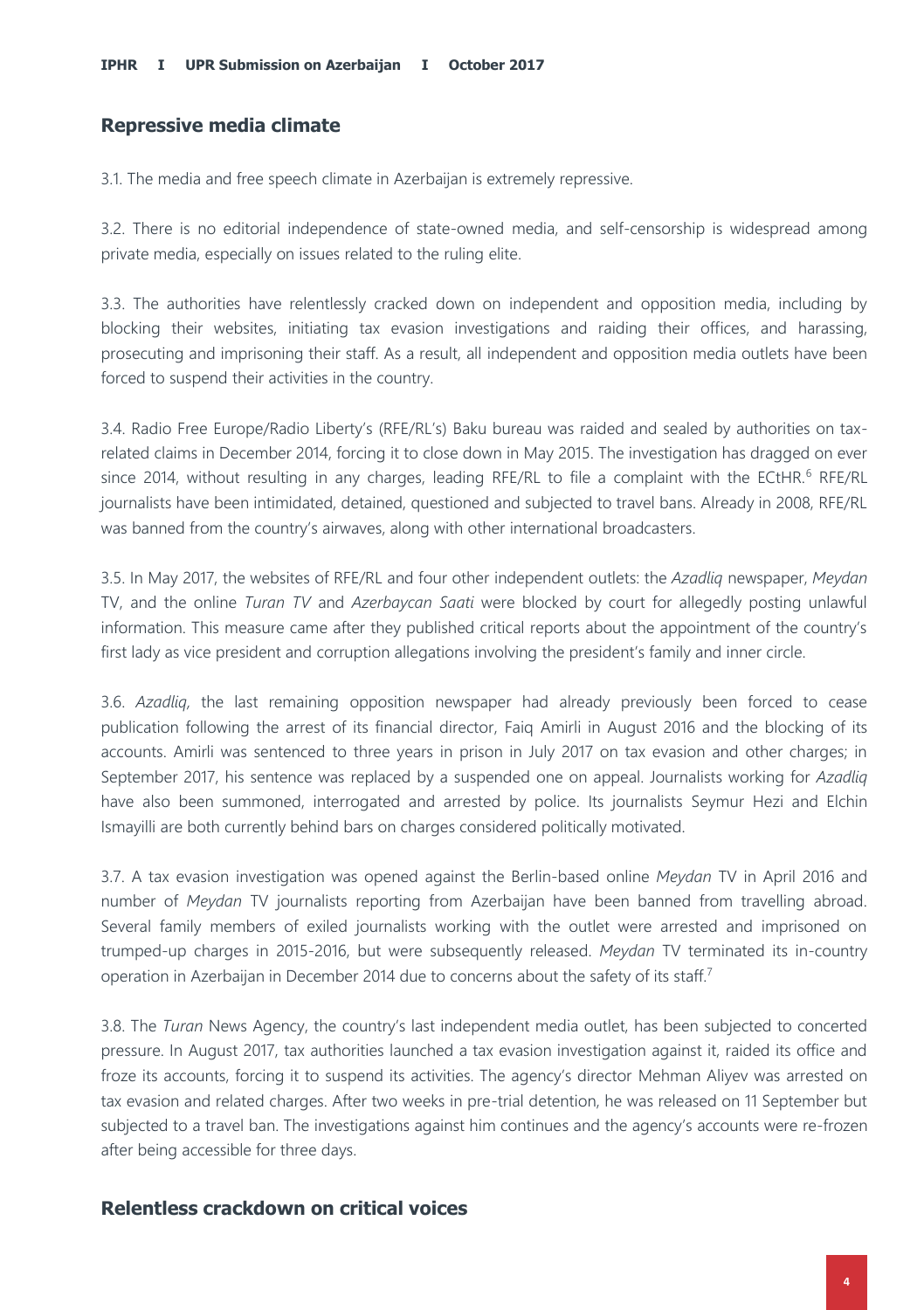3.9. In the last few years, the Azerbaijani authorities have arrested and imprisoned dozens of human rights defenders, civil society activists, journalists, bloggers and dissidents on politically motivated grounds. As documented by IPHR<sup>8</sup>, this crackdown has involved systematic abuse of the criminal justice system, with charges of tax evasion and other financial crimes used to punish well-known human rights advocates and to criminalise their legitimate activities. The trials in these cases have been characterised by gross violations of fair trial rights, and the defendants have been held in cruel, inhuman or degrading conditions and denied adequate medical assistance. Authorities have failed to properly investigate allegations of torture and illtreatment against detainees.

3.10. A number of individuals targeted in the crackdown have been released since late 2015 as a result of international pressure, including human rights advocates Anar Mammadli, Rasul Jafarov, Intigam Aliyev, Leyla and Arif Yunus, as well as investigative journalist Khadija Ismayilova who were all arrested in 2013-2014 and subsequently imprisoned on trumped-up charges in retaliation for their work. However, their convictions have not been overturned and the accounts of their organisations remain frozen. Aliyev and Ismayilova are subject to bans on travelling abroad. After the Yunus couple left the country, the authorities continued to pursue the case against them and ordered them to return, which they refused to do.<sup>9</sup> Many others previously imprisoned for exercising freedom of expression and other fundamental rights remain behind bars and new arrests have been carried out, resulting in what Azerbaijani human rights defenders call "revolving door" policies. Many human rights advocates and government critics have been forced to leave the country due to persecution. Family members of exiled activists and journalists have been targeted by harassment and intimidation.

3.11. These are only a few, recent cases that illustrate the ongoing crackdown, in addition to the cases mentioned above:

- Azerbaijan's authorities have persistently failed to release opposition activist Ilgar Mammadov, although the ECtHR ruled in 2014 that he was detained because of his criticism of the government and the Council of Europe's Committee of Ministers<sup>10</sup> has repeatedly called for his release. In November 2016, Azerbaijan's Supreme Court rejected Mammadov's appeal based on the ECtHR ruling and upheld his seven-year sentence.<sup>11</sup> Recently the Committee of Ministers launched an initiative to return Mammadov's case to the ECtHR for so-called infringement procedures because of Azerbaijan's failure to execute the court ruling.<sup>12</sup>
- Blogger Mehman Huseynov, known for his hard-hitting reports on high-level corruption and his criticism of the ruling regime, was sentenced to two years in prison in May 2017 after exposing police abuse to which he was subjected when detained earlier the same year.<sup>13</sup> Instead of properly investigating his torture allegations, authorities prosecuted him for defamation. In September 2017, the Supreme Court returned his case for reconsideration at the appeals level, but failed to order his release.<sup>14</sup>
- Journalist Afgan Mukhtarli was abducted in Georgia in May 2017, only to resurface in Azerbaijani custody, where he has since been held on illegal border crossing and other charges. Georgia's authorities have failed to provide any satisfactory explanation regarding this case. <sup>15</sup> Prior to his abduction, Mukhtarli had prominently reported on corruption allegations involving Azerbaijan's ruling family.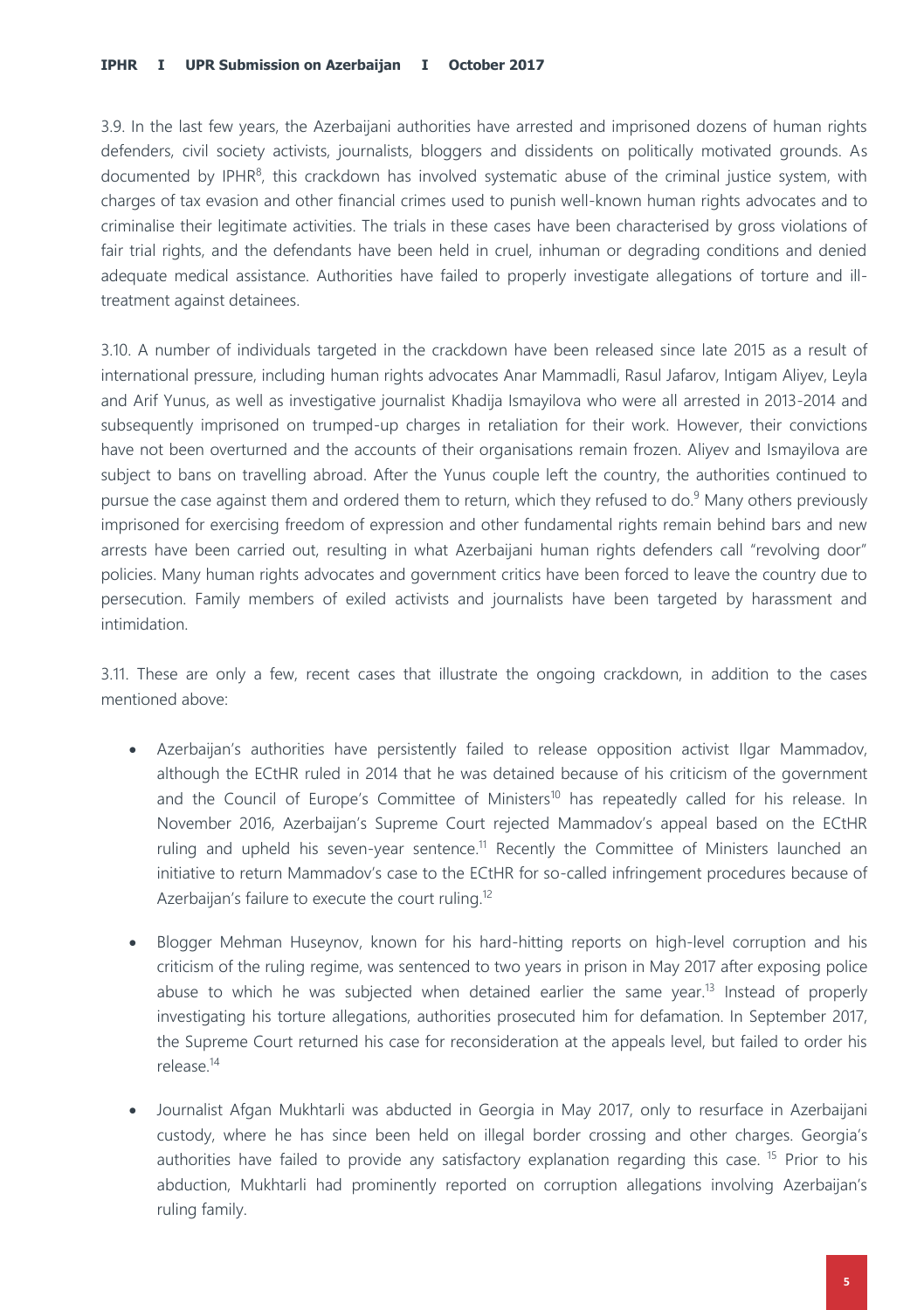• Ilkin Rustamzada, a youth activist, was sentenced to eight years in prison on charges of hooliganism and organizing riots in 2014. Prior to his arrest, Rustamzada mobilised a series of peaceful protests against hazing and violence in the army.<sup>16</sup> While other activists sentenced together with him have been released, he remains behind bars.

3.12. According to an Azerbaijani civil society working group documenting cases of political prisoners using Council of Europe criteria, there are currently over 150 such prisoners in the country. These include journalists, bloggers, human rights defenders, opposition activists, protest participants and others detained on politically motivated grounds.<sup>17</sup>

### **Recommendations**

3.13. Azerbaijan's government should:

- Close spurious criminal investigations against independent/opposition media outlets, unblock their websites and enable them to resume operation in the country.
- Stop arresting, prosecuting and imprisoning journalists, bloggers, human rights defenders, civil society activists and dissidents on politically motivated grounds.
- Release all who are currently behind bars in retaliation for their legitimate exercise of freedom of expression and other fundamental rights.
- Lift all arbitrary travel bans imposed on journalists, human rights defenders and activists.
- Ensure that relatives of exiled journalists, defenders and activists are not subjected to intimidation and harassment.
- Comply with the ECtHR ruling on Ilgar Mammadov's case and cooperate constructively with the ECtHR on other cases concerning freedom of expression.

1

<sup>1</sup> Concluding observations of the Human Rights Committee on the fourth periodic report of Azerbaijan (CCPR/C/AZE/CO/4), November 2016 and Report of the Special Rapporteur on the situation of human rights defenders on his mission to Azerbaijan (A/HRC/34/52/Add.3), February 2017. The Special Rapporteur concluded that the "already challenging environment for NGOs has turned into a total crisis".

<sup>&</sup>lt;sup>2</sup> International Partnership Group for Azerbaijan, "Azerbaijan: New laws further erode rights to freedom of expression and peaceful assembly," 17 May 2013, http://www.civicsolidarity.org/article/690/azerbaijan-new-laws-further-erode-rights-freedom-expression-andpeaceful-assembly

<sup>&</sup>lt;sup>3</sup> Article 169.1 of the Criminal Code.

<sup>&</sup>lt;sup>4</sup> This referendum concerned a series of amendments to the constitution, including, among others, an extension of the president's term of office. They were all approved. The limit on how many times an individual can serve as president had been dropped already before.